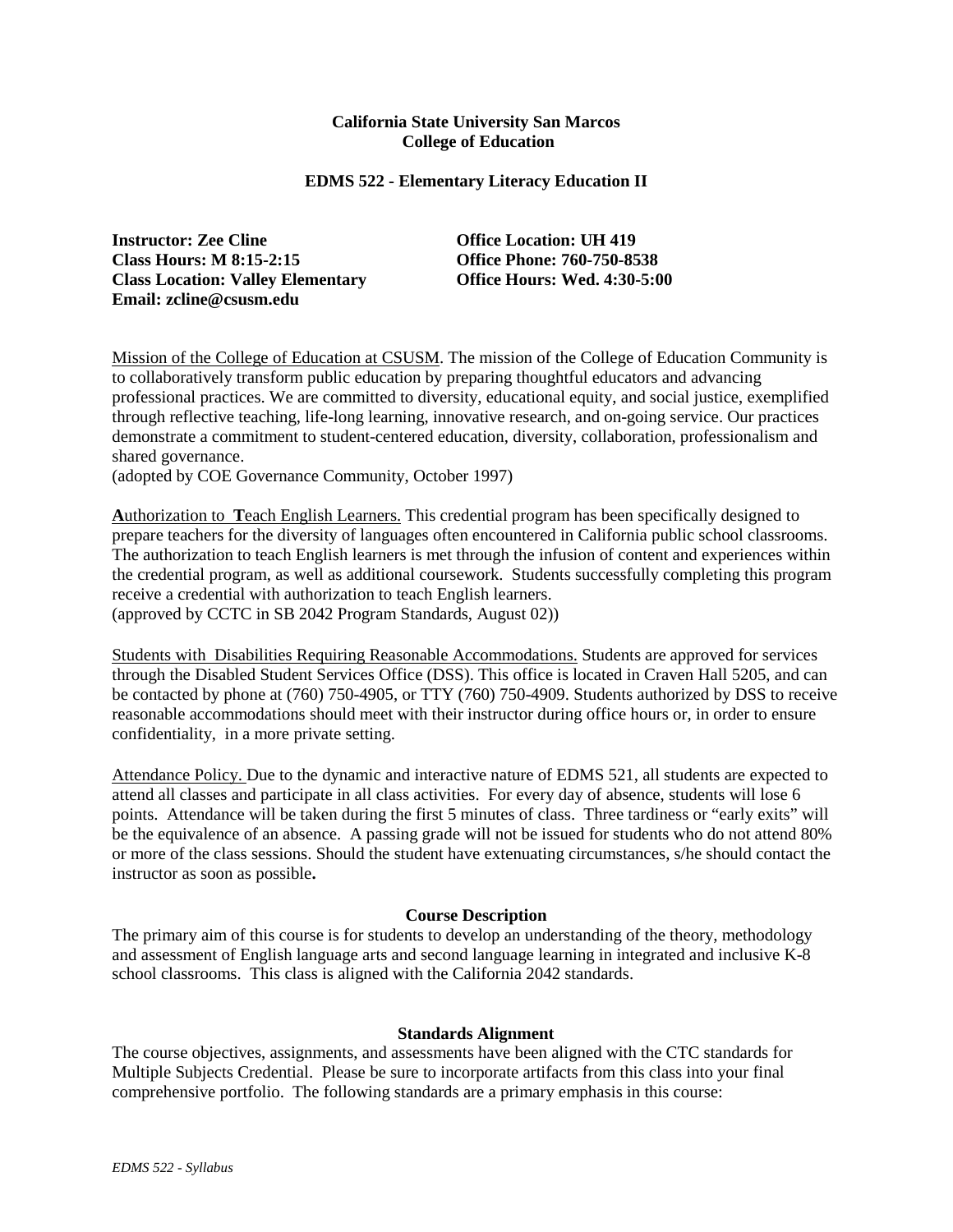- Standard 3-Relationship between theory and practice
- Standard 4-Pedagogical thought and reflective practice
- Standard 5-Equity, Diversity, & Access tot he Core Curriculum
- Standard 7-Equity, Preparation to Teach Reading Language Arts
- Standard 9 Educational Technology

### **Teacher Performance Expectation (TPE) Competencies**

This course is designed to help teachers seeking the Multiple Subjects Credential to develop the skills, knowledge, and attitudes necessary to assist schools and district in implementing an effective programs for all students. The successful candidate will be able to merge theory and practice in order to realize a comprehensive and extensive educational program for all students. The following TPE's are addressed in this course:

## **Primary Emphasis**

TPE 2-Monitoring Student Learning TPE 3-Interpretation and Use of Assessments TPE 4-Making Content Accessible TPE 6-Developmentally Appropriate Teaching Practices TPE 6a-Developmentally Appropriate Practices in Grades K-3 TPE 6b-Developmentally Appropriate Practices in Grades 4-8 TPE 6d –Teaching Special Education Populations in General Education Environments TPE 14 – Educational Technology TPE 15 – Social Justice and Equity

#### **Secondary Emphasis:**

TPE 1a-Subject Specific Pedagogical Skills for MS Teaching TPE 5-Student Engagement TPE 7-Teaching English Learners TPE 8-Learning About Students TPE 9-Instructional Planning TPE 10-Instructional Time TPE 11-Social Environment TPE 13-Professional Growth

## **OBJECTIVES**

#### **KNOWLEDGE**

Students will:

- gain an understanding of how a first and second language is acquired.
- gain an understanding of the reading process its relationship to thought, language and learning.
- gain an understanding of how people learn to read and write in their first and second language
- become familiar with current approaches to the teaching of reading and writing and the theoretical bases of such approaches.
- become familiar with current approaches to the teaching of reading and writing in culturally and linguistically diverse elementary school classrooms
- become familiar with classroom diagnostic techniques and evaluation procedures.
- become familiar with current approaches to the teaching of reading and writing to children with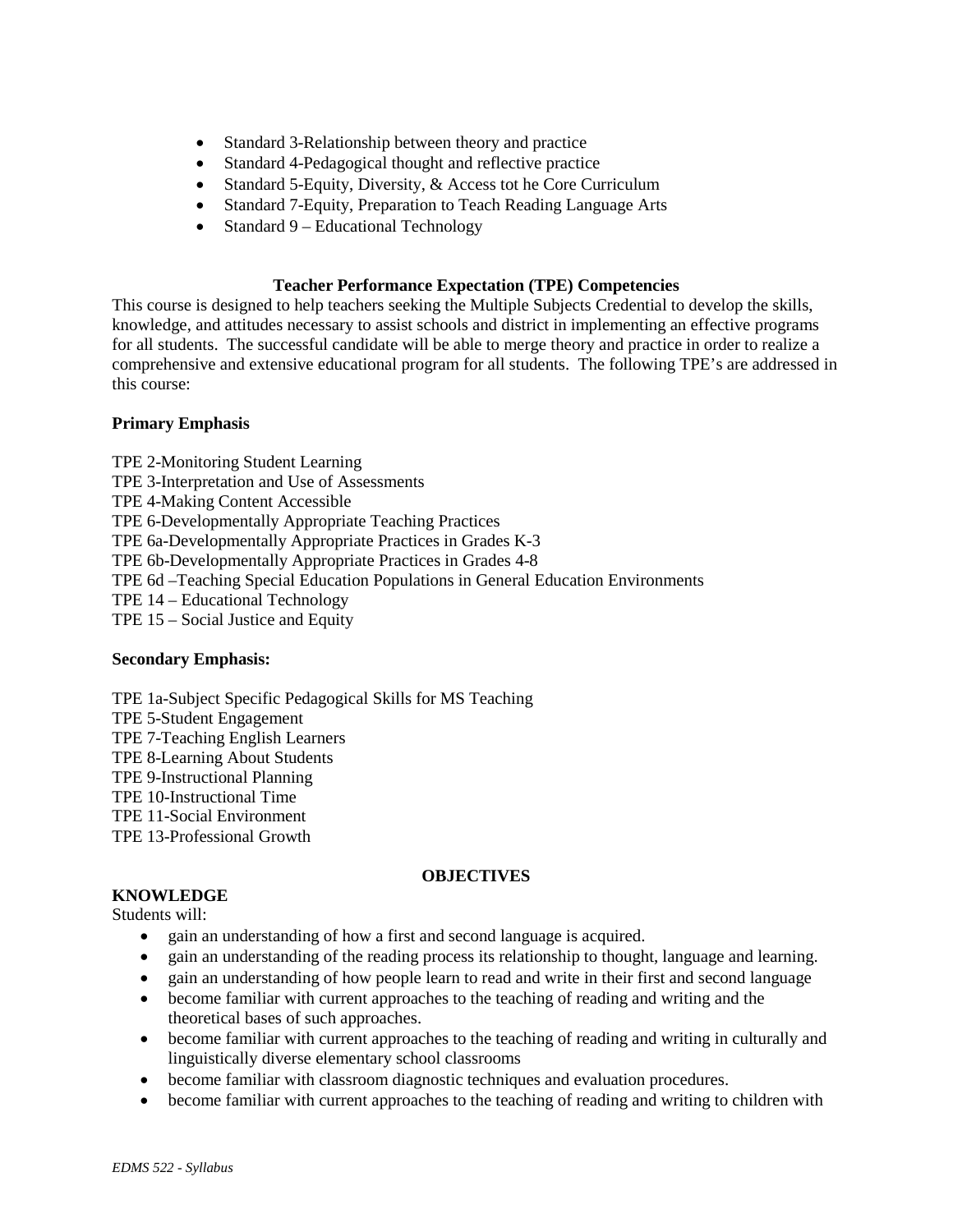special learning needs

# **SKILLS**

Students will:

- become sensitive observers of children's language using behaviors.
- analyze children's reading and writing behavior as a basis for making instructional decisions
- translate the results of formal and informal assessment of children's reading and writing behaviors into instructional plans
- develop the ability to select appropriate materials and instructional strategies to meet the individual needs of students
- learn how to organize the classroom for teaching reading and writing to culturally and linguistically diverse populations.

# **ATTITUDES AND VALUES**

Students will:

- develop an appreciation for the natural language abilities children possess for processing and producing print
- develop an appreciation for the need and value of integrating reading and writing into all areas of the curriculum
- affirm the importance of a rich environment for developing an effective language arts program.
- develop a sensitivity to and appreciation for culturally and linguistically diverse learners.
- develop a sensitivity to and appreciation for children with special learning needs
- develop an appreciation for the importance of reading and writing for their own personal and professional growth
- develop a respect for each student, his/her abilities and background and the student's right to instruction that meets his or her individual needs.
- •

## **REQUIRED TEXTS**

Choate, J. (2000). Successful Inclusive Teaching. Allyn and Bacon ( $3<sup>rd</sup>$  edition)

Johns, J. (2000). Basic Reading Inventory: Pre-primer through grade twelve & early literacy assessments. Dubuque, Iowa: Kendall-Hunt.

*Reading/language Arts Framework for CA Public Schools* CA Dept of Ed

Strategic Teaching and Learning (2000). CA Department of Education

Tompkins, G.E. (2001). *Literacy for the 21st Century: A Balanced Approach, 3rd Edition.* Merrill-Prentice Hall.

Piazza, C. (2003). Journeys: the Teaching of Writing in Elementary Classrooms. Merrill-Prentice Hall.

## **Course Requirements**

All students are expected to participate in class activities and demonstrate reflective learning. It is important that students are well prepared for course sessions by completing the readings and assignments scheduled before the class meeting. Unless otherwise negotiated with the instructor, all assignments are to be handed in on the due date. **Assignments not handed-in on due date will lose 10% of earned credit per day.** Assignments should be typed and double-spaced .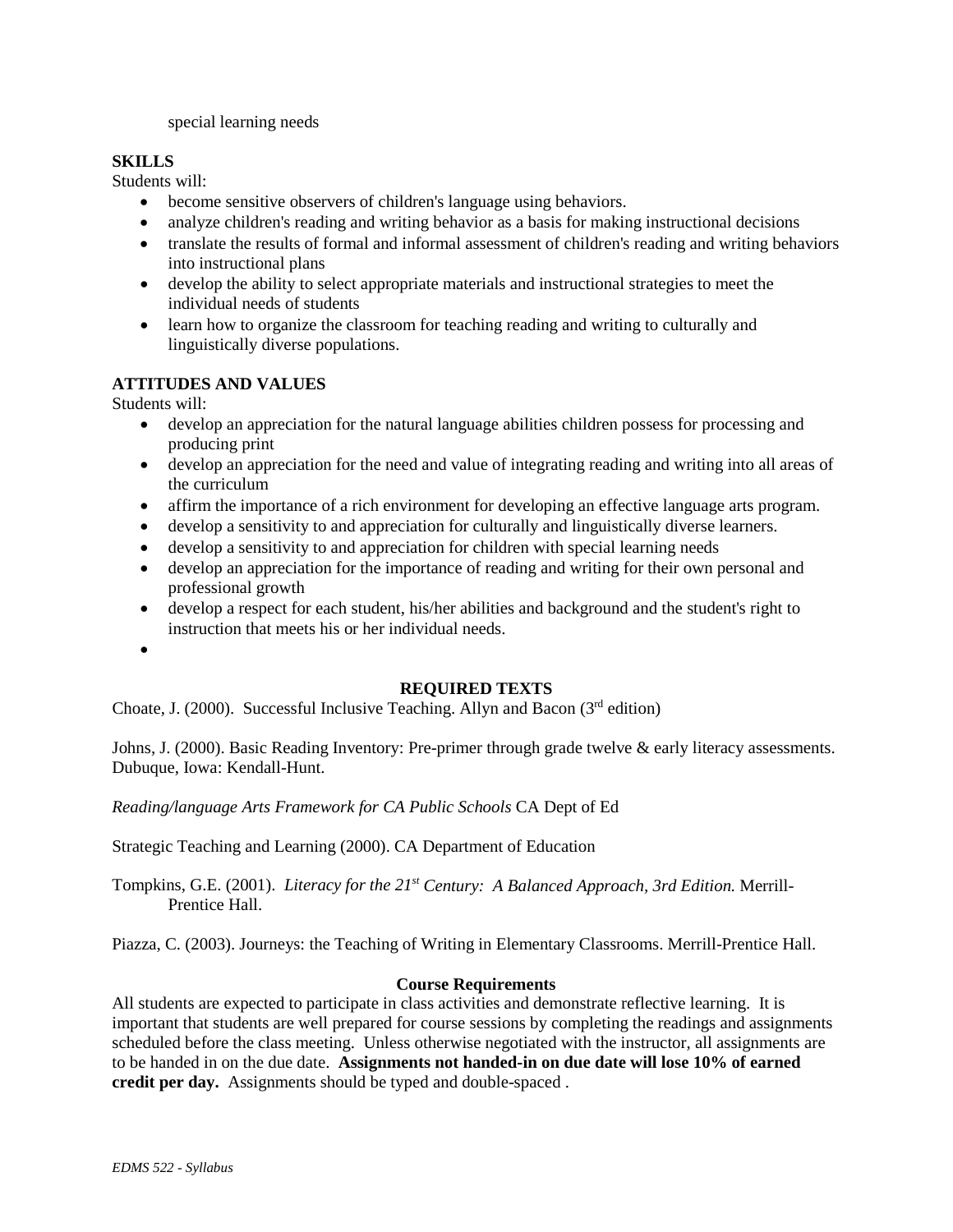- Attendance and participation 10 points
- Resource Notebook Sections (7 sections) 35 points
- Writing Strategy Lesson Plan 10 points

• Primary Case Study 45 points

## **Grading**

| A     | 96–100    |
|-------|-----------|
| $A -$ | $90 - 95$ |
| $B+$  | 89-87     |
| B     | 86-83     |
| B-    | $80 - 82$ |
| C+    | 77-79     |
| C     | 73-76     |

C- 70-73

### **ASSIGNMENTS:**

## **Language Arts Resource Notebook (Part 2)**

Each of you will develop a Reading/Language Arte Resource Notebook that will be used to inform your teaching. The Resource Notebook has two main objectives. First, is to demonstrate your learning and understanding of the reading and language arts. Second is to start building a resource for your own learning. Be creative and thoughtful in the compilation of the notebook—it will be a demonstration that you are ready to teach the language arts to a diverse student population.

The Notebook will be organized around the 13 RICA Content Areas (see the RICA Registration Bulletin, p.39-45) and include additional sections on:

- A personal statement of your philosophy of the teaching reading and writing
- Observation notes and reflections
- Make sure to include a table of contents page.

Each section of the notebook should contain the following:

- A RICA analysis sheet including: (a) what this content area(s) is about (Put it in your own words – 2 to 4 sentences), (b) 2 ways of assessing this content area (include rationale); and (c) 1 way of teaching it (description and accommodations). Describe the teaching strategy and explain how it supports reading, writing and/or language arts development. I will review this information as we cover the content for this course.
- An observation form (except for section 1)
- A technology-rich assignment that enhances your teaching and student learning
- Lesson plans, articles, and any other resources collected within class or student teaching that would be helpful.

For the second semester you will need to complete the following content areas:

- Section 2 Conducting Ongoing Assessment of Reading Development Case Study
- Section 8: Reading Comprehension-Expository
- Section 9: Literary Responses and Analysis
- Section 10: Content-Area Literacy
- Section 11: Student Independent Reading
- Section 12: Relationships Among Reading, Writing, and Oral Language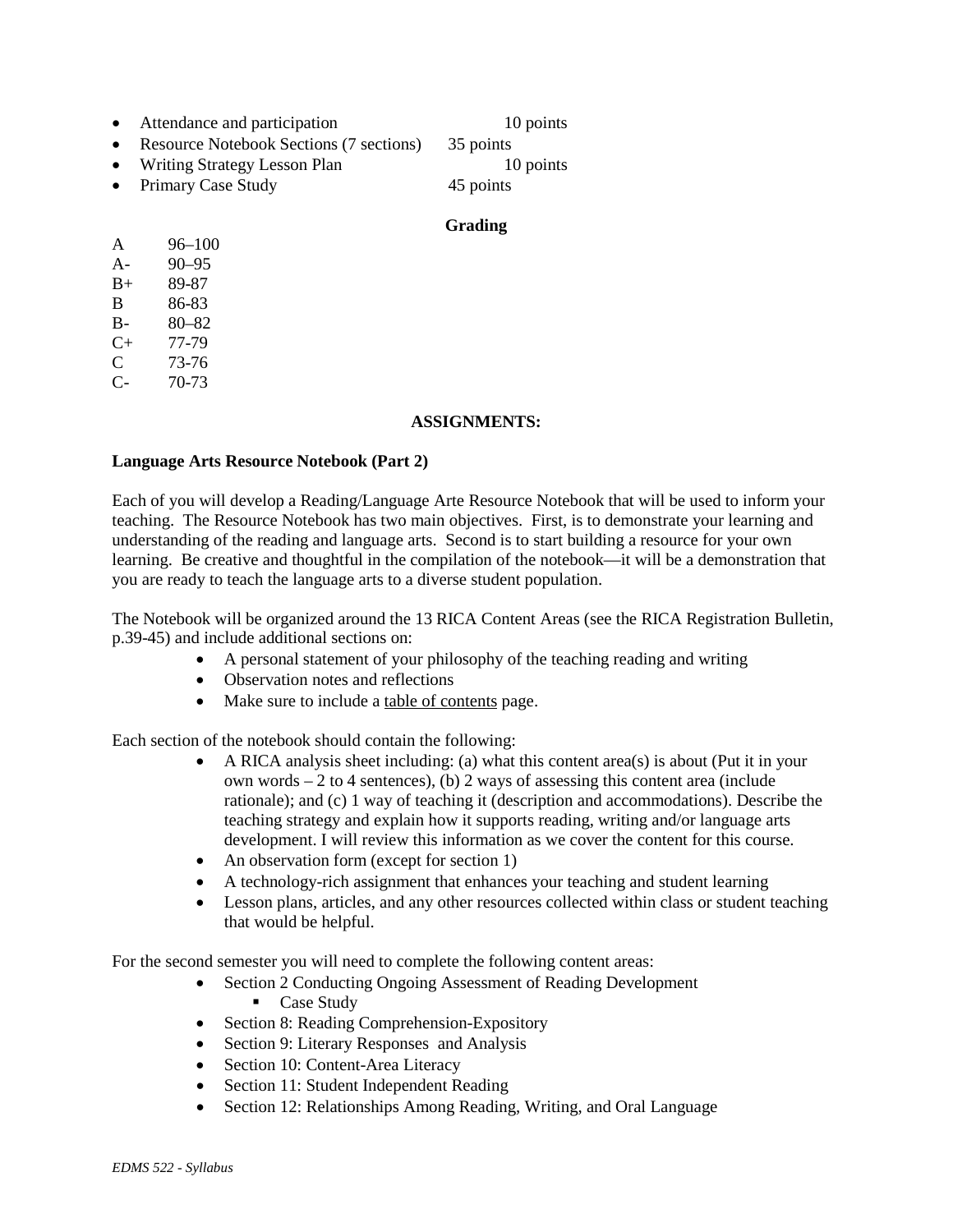• Section 15: Special Needs

You can choose how to organize this information in your notebook. You may combine several of the content areas in ways that make sense for instruction. You may include course assignments (lesson plan, case study, mini book unit, classroom observations and interactive email journals), course handouts and materials from your classroom/school site, examples of lesson plans and student work, information from internet sources or professional journals. You may want to include strategies you will use to teach these content areas. You may even include pictures of students learning a specific strategy as well as your reflection on what was happening, why it worked or didn't work and why that was. You may include one (or more) successful activity that you used in the classroom (must be related to language arts instruction).

Begin early! Be creative and thoughtful! This resource notebook will contain samples of your learning and understanding, and examples of your work that demonstrate that you are ready to instruct children in reading, writing, listening and speaking. Feel free to use a variety of graphic and written presentations, as best suits your learning style, in order to show your learning and understanding. Use a three-ring binder to organize your materials. Work with a friend so you can exchange ideas.

As you learn about assessment, phonemic awareness, the use of phonics, comprehension strategies and other components crucial to effective literacy instruction, compiling your resource notebook will help you prepare and review the content areas assessed by the RICA test. More importantly, it will serve as a resource for you in the future, and may be used for job interviews to illustrate your knowledge and experiences. I will explain and review information as we cover the content for this course.

Note: Besides the course readings, Dr. Alice Quiocho's web site can also serve as a resource. The address is: [http://www.csusm.edu/Quiocho.](http://www.csusm.edu/Quiocho) Click on "reading instruction portfolio." See the section on accommodations for ideas on ways to support second language learners. Note: See **[www.ed.gov/free/](http://www.ed.gov/free/)** for free Educational Materials.

Writing Strategy Lesson Plan (Critical Assessment Task – CATs)

You will write and present a writing strategy lesson plan for a small group activity that takes into account student needs. They can be mini-lessons, direct instruction, inquiry, or any format you choose. Make your lesson active, interesting, fun and meaningful. Because lesson planning may be unfamiliar to some of you, but is so important to teaching, you will learn how to write a language arts lesson plan in class. Please choose a writing standard from the English Langauge Arts standards to guide your objectives. Examples of possible strategies include:

- Monitoring Writing
- Editing
- Using commas
- Writing paragraphs
- Making transitions between paragraphs
- Beginning a piece of writing
- Organizing information while you write
- Relating what you are writing to what you already know
- Writing the main idea of a story
- Identifying patterns in a text
- Using graphic organizers to write
- Poetry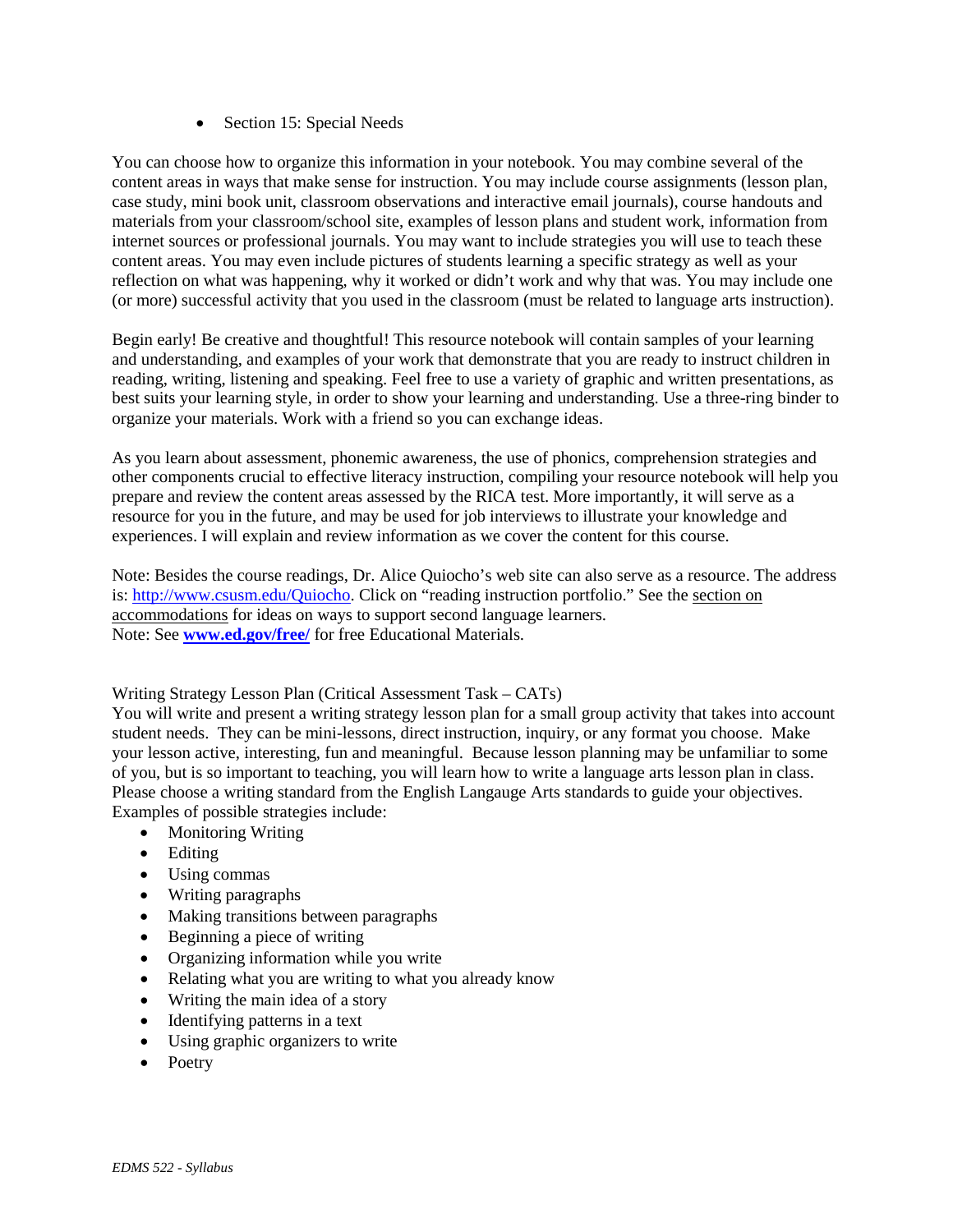*Keep in mind when writing your lesson*: What is the purpose of your lesson? How does it relate to real reading and/or writing? What are your learning goals? How are they aligned with the CA Reading/Language Arts standards (check the Reading/Language Arts framework for CA public schools)? How will you present the lesson (instructional strategies, resource materials, time frame)? How will you group students for the lesson? How will you assess your students? What accommodations will you provide for students who need additional help?

*Important*: Your lesson must address the needs of mainstream students, as well as make provisions for second language learners, students presenting difficulty, and accelerated students. How are you going to work with students who are having difficulty? How will you scaffold second language learners' learning during the lesson? How will your lesson provide enrichment for accelerated students? Will you meet with students individually or in a small group while other students work independently?

Intermediate Case Study (Critical Assessment Task – CATs)

Choose a student at your school site who struggles with reading and writing (the teachers will help identify students). Choose a student who is reading at least at a first grade level. Identify a student as quickly as possible after starting your observation. Ask your master teacher for a good candidate. Prepare a reading and writing case study on this student:

Important: Take notes as you work with your student. Include your anecdotal notes in the final appendix. (for example, your student's behavior during the activity, reactions to the activity, comments, etc.) in your analysis of the student and in your design of an appropriate instructional plan. Record all the student's oral responses on tape. Don't try to assess the child in only one day. If you think the child is getting tired, stop the assessment for the day and pick up another day. An important part of the assessment is developing a rapport with the child in which s/he is comfortable to fully participate.

Assessment Procedures with Grades 2-6:

- 1. Overview: age, grade level, interests, ethnic and linguistic background, etc. Select 3 students, however, you are only going to be working with one student. The other two will be backups- just in case students move or change schools.
- 2. Reading interview: Use an attitude survey. Surveys are included with this assignment. Summarize the interview and include the original responses in an appendix.
- 3. Reading assessment: Summarize the information gained from a Informal Reading Inventory and include the original data in an appendix. Insert the following chart at the appropriate place:

Independent Instructional Frustration

Word list. Use the graded word lists to ascertain the level at which you will have your student begin to read the reading passage. Start at 2 to 3 grade levels below your student's grade level placement.

Miscue Analysis. Use an expository and narrative text. Record the student reading to be able to conduct the analysis.

Recording and Analysis. Listen to the tape. Record the miscues on a piece of paper containing a duplication of the reading selection. Use the *Johns* to record and analyze the miscues. Analyze the miscues made by your student using what you know about this student. What cues did your student use to make meaning? What are the strengths of your student? Use the analysis sheets in the John's and transfer that information to the assessment grid provided to record data about your student. Write your analysis in a clear manner. As you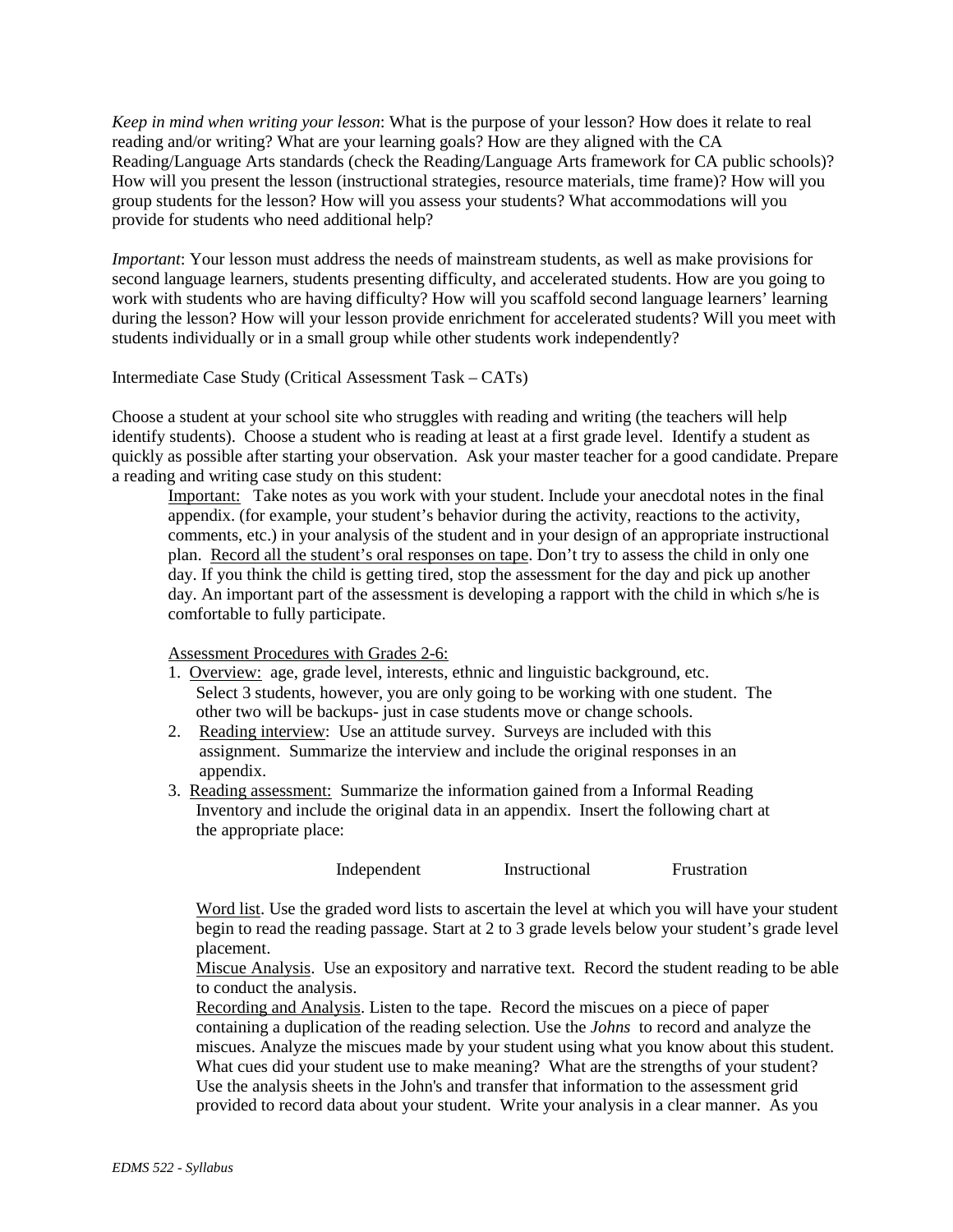write your analysis, consider your original reading interview and consider how the answers given by the student during the interview connect to the miscues. Also consider the quality of the retelling and how you think that is related to the miscues.

Retelling. Before your student reads the expository or narrative text, be sure to tell him/her that you will be asking him/her to retell the story. Ask the comprehension questions as listed in the John's IRI. Also use the criteria provided in the John's to analyze the student's retelling.

Listening Level. Read a passage to the student and ask for a retelling as well as comprehension questions to determine the highest level of understanding the student has of material read to them.

- 4. Oral Language Assessment: Select a picture as a stimulus to assess the child's use of language. Encourage the child to talk about the picture. Record the conversation and transcribe it. You will want to analyze the child's willingness to talk about objects or content. How clearly does the child express his/her ideas? How much prompting did you have to do and what kind of responses did you get?
- 5. Writing assessment: Use a Writing Survey about attitudes toward writing. Summarize the writing interview. Obtain a writing sample from the student. Have him or her write about a favorite toy, book, food, sport or anything that is personal to this child or use a piece of writing that the teacher has on file. Personal writing encourages more writing. Students can draw if they want to. You will want to see what stage of writing the child is in as well as the child's ability to manipulate this abstract type of language. Summarize the student's strengths and areas of improvement in writing.
- 6. Recommendations: based on the information you have gathered about the student, discuss his or her strengths (very important - what can he or she do) and weaknesses: what does this student need to work on. Make specific instructional recommendations for how a teacher could work with this student in the future. You might also make recommendations for the student and parents: what can the student do on his or her own that is not dependent on the teacher.
- 7. Instructional Plan: Design an instructional plan for our student. You are the teacher. Knowing what you know about your student as a result of assessment, what areas would an appropriate instructional plan focus on? Why? Refer to the standards in the reading/language Arts Framework for CA Public Schools for your child's grade level to guide you as you design the intervention plan.
- 8. Reflection: Based on your classroom observations of reading and writing as well as on what you learned in the assessment process and intervention process, what would you do differently or try differently? What other scaffolds or strategies would you use? How would you use them? What other interventions would you try? What would your next steps in assessment be?
- 9. Appendix: Include the reading and writing interviews, the John's forms, writing samples, and writing rubric.

## **COE Attendance Policy**

Due to the dynamic and interactive nature of courses in the College of Education, all students are expected to attend all classes and participate actively. At a minimum, students must attend more than 80% of class time, or s/he may not receive a passing grade for the course at the discretion of the instructor. Individual instructors may adopt more stringent attendance requirements. Should the student have extenuating circumstances, s/he should contact the instructor as soon as possible.

A good student is one who adheres to standards of dependability and promptness. If you miss more than two class sessions or are late (or leave early) for more than three sessions, you cannot receive an A. If you miss more than three class sessions you cannot receive a B. Late assignments will be penalized by a 5% deduction in points for each weekday late. After two weeks, late assignments will be given a zero. If